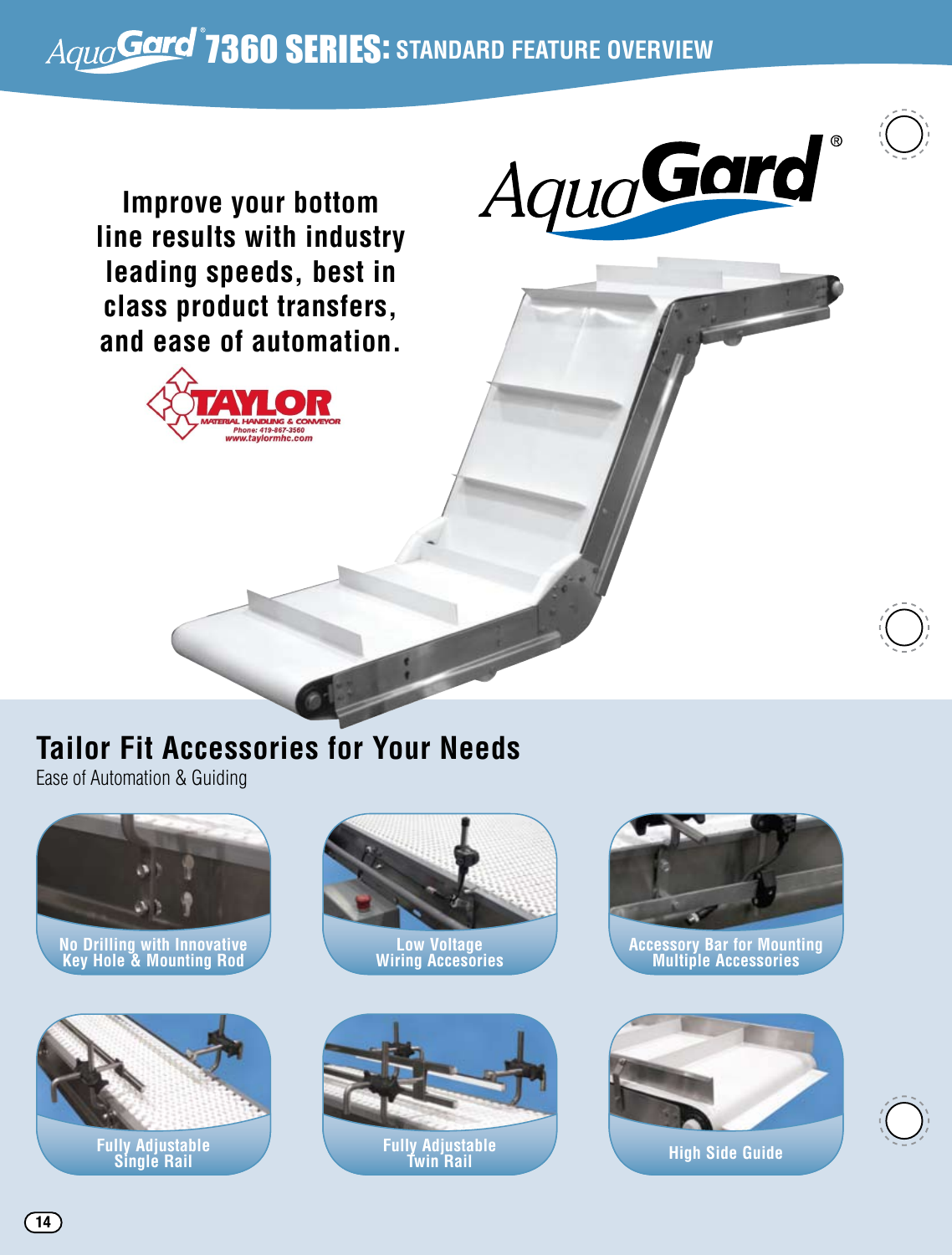## 7360 SERIES: **STANDARD FEATURE OVERVIEW**



### **Maximum Flexibility**

- Straights & Z-Frame Modules
- 3 Product Transfers to Choose From
- No Drilling Required for Ease of Automation or Guiding
	- Attach controls, photo eyes, low voltage wire, & air tubing
	- Attach accessory bar for mounting several automation components
	- Attach any of standard quide packages to tailor fit conveyor

### **Increase Throughput**

- Speeds up to 300 feet per minute
- V-Guided Belt Tracking
- 1" Nose Bar Tails
- Powered Transfer

### **Reduce Product Loss**

- 1" Nose Bar Tails for small part transfer
- Powered Transfer for maintaining speeds through transfer
- Roller transfer plate for smooth product transfer in minimal added length





**Snap in Hard Anodized Aluminum Bed Rails**



**Stainless Steel Open Frame Design**







**Powered Transfer**



**Roller Transfer Plate**



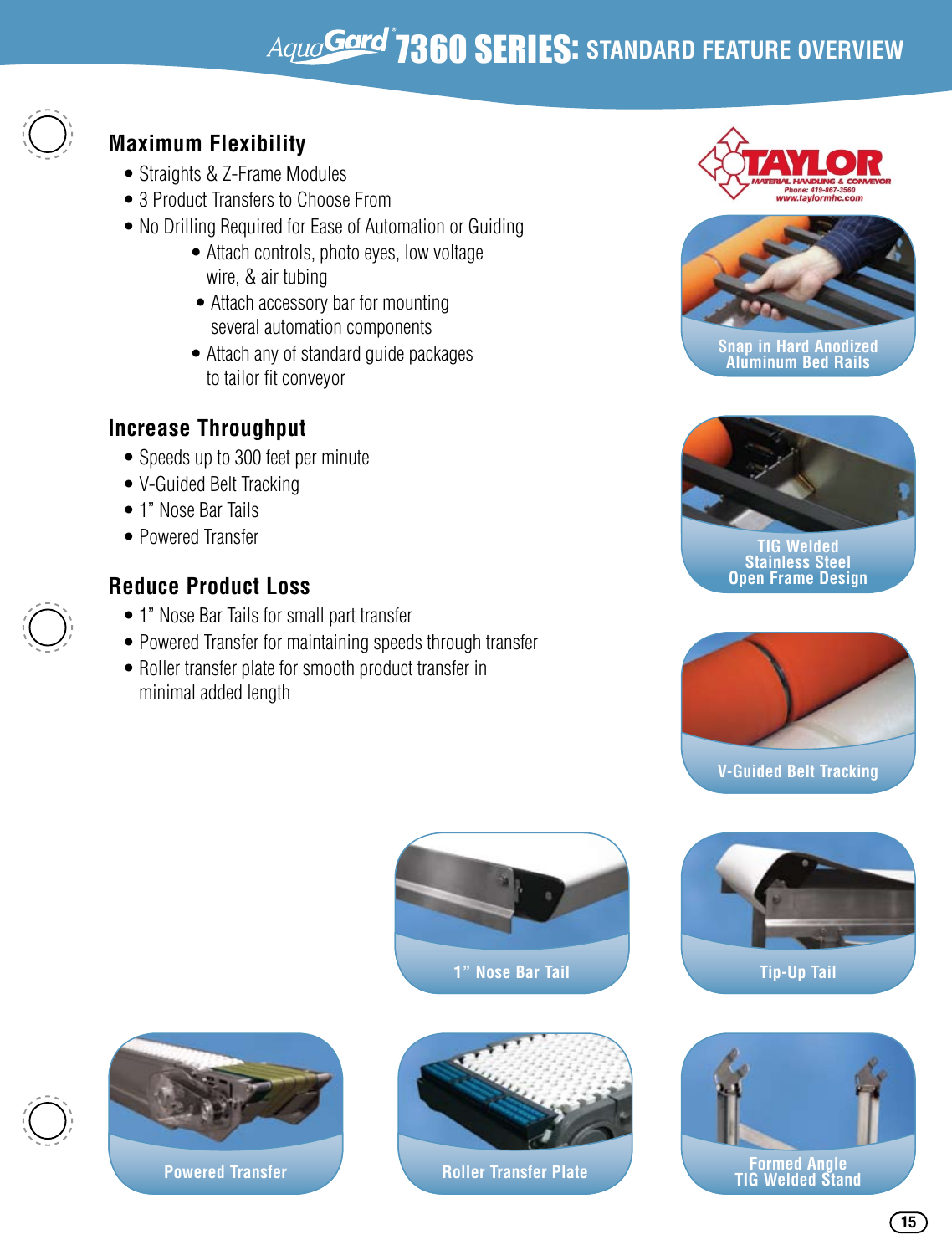# $A$ <sub>*Quo*</sub> Gard<sup>®</sup> 7360 SERIES: FLAT & CLEATED BELT





### **Specifications:**

- Flat and Cleated Belt models
- Loads up to 500 lbs (453 kg)
- Belt speeds up to 300 ft/min maximum (91 m/min)
- Belt widths: 4" (102 mm) to 52" (1,321 mm)
- Total lengths: 3' (914 mm) up to 40' (12,192 mm)
- Cleats available in 1" and 3" heights
- Wearstrip material is hard coat anodized aluminum
- TIG welded 304 Stainless Steel Frame
- FDA approved belting and plastic components
- $\bullet$  CE models available

\* Conveyor load capacity depends on conveyor size, incline, motor position, accumulated loads and other factors.

### **Features & Benefits:**

- Frame is constructed of TIG welded 304 stainless steel and features open design with minimal horizontal surfaces
- Hard coat anodized aluminum wear strips located in welded cross members for durable belt support
- Mount controls and accessories fast with no drilling required includes adjustable guiding, photo eyes, low voltage wires, controls, and air tubing
- Flexible guiding packages for a variety of applications including fully adjustable single and twin rail, and high side
- Spindle has groove for V-guided belt and optimum performance
- Integrate jack-screw system in tails for belt take up and easy tracking adjustments
- The center drive (optional) allows additional clearance on ends when needed
- The nose bar drive and idler tails (optional) has 1" diameter pulley available for small product transfers
- The Powered Transfer (optional) has 1/2" diameter pulleys for maintaining speed through transfer
- Roller Transfer Plate (optional) for smooth product transfer in minimal added length
- Conveyor is suitable for wipe-down and occasional pressurized liquid spray cleaning up to 100 psi max



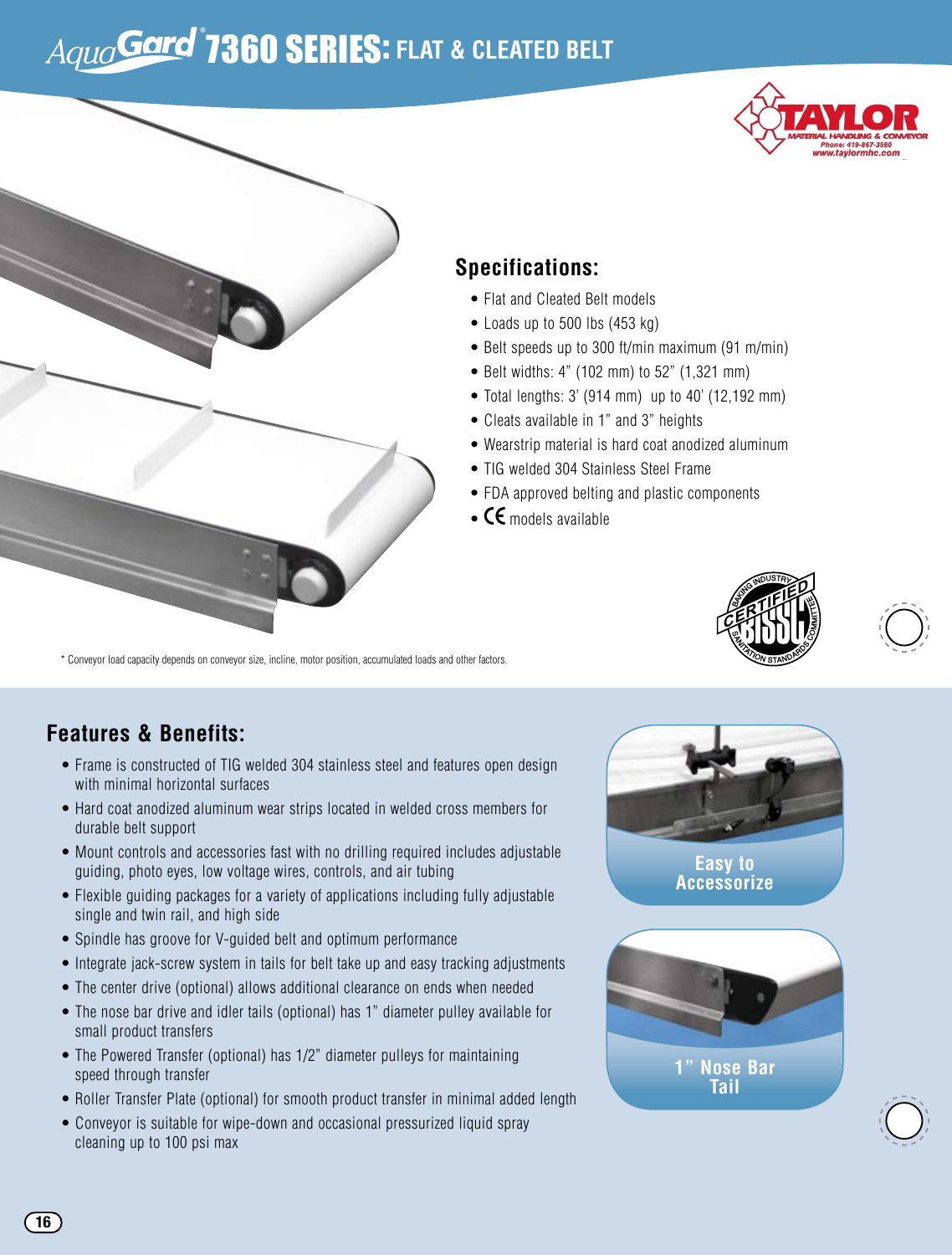







**17**

**OPTIONAL NOSE BAR TAIL**



**For more information, go to www.dorner.com. Call 800.397.8664 or 262.367.7600.**

**AQUAGARD®7360 SERIES: FLAT & CLEATED BELT** AquaGard® 7360 Series: **Flat & Cleated Belt**

**OPTIONAL LONG SHAFT FOR SIDE DRIVE**

**OPTIONAL LONG SHAFT**<br>FOR SIDE DRIVE

W

8.68 (220)

**Standard Options**

STANDARD OPTIONS

**Powered Transfer** For small parts and maintaining speeds

Powered Transfer

For small parts and maintaining speeds



**MOVE FAST. MOVE SMA**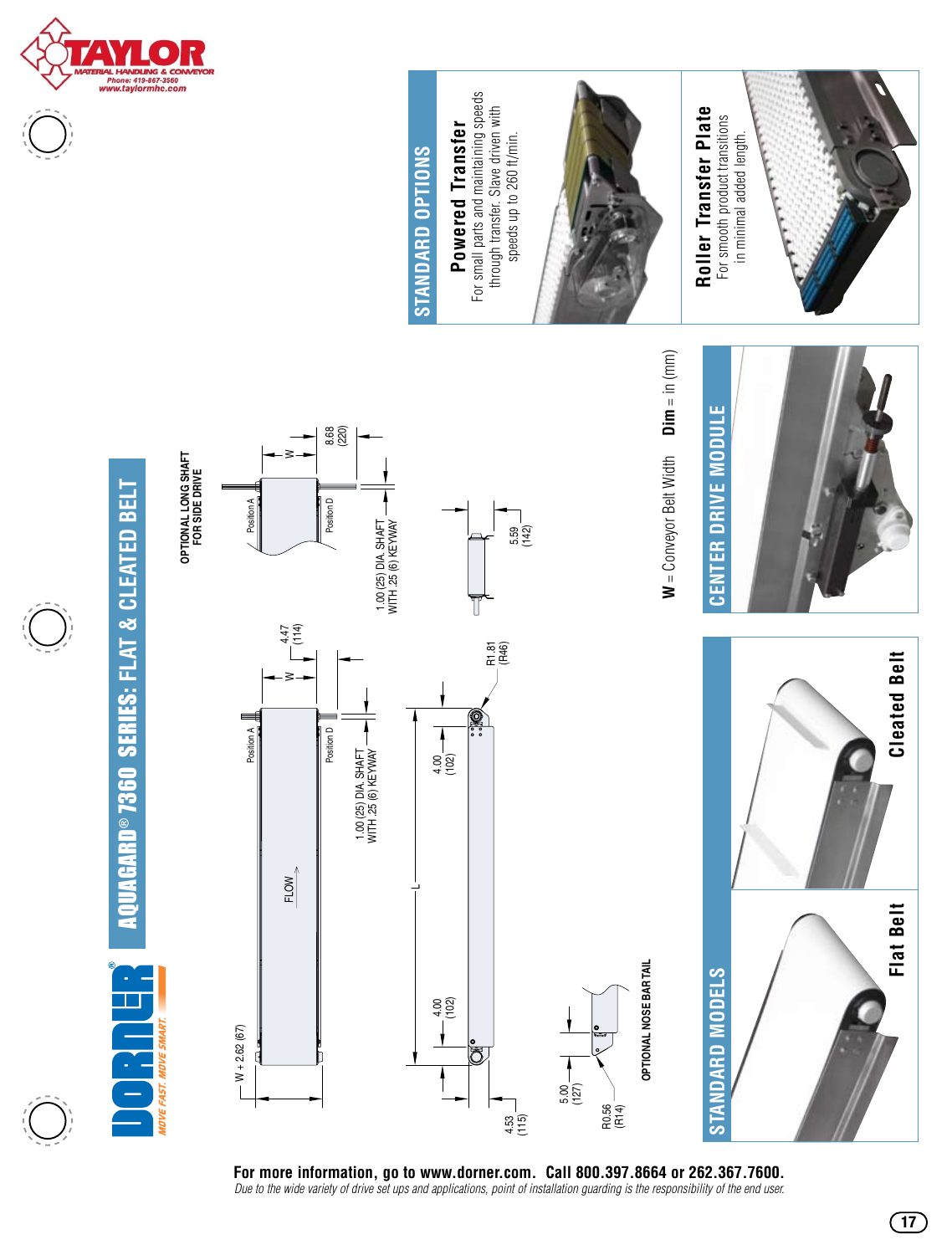## Aqua**Gard<sup>®</sup>7360 SERIES:** Z-FRAME FLAT & CLEATED BELT



#### **Specifications:**

- Z-Frame Flat and Cleated Belt models
- Loads up to 500 lbs (453 kg)
- Belt speeds up to 300 ft/min maximum (91 m/min)
- Belt widths: 4" (102 mm) to 24" (610 mm)
- Total lengths up to 40' (12,192 mm)
- Modular Flat has 5° to 30° fixed angle modules
- Modular Cleated has 5° to 60° fixed angle modules available in 5° increments
- Wearstrip material is hard coat anodized aluminum
- TIG welded 304 Stainless Steel Frame
- FDA approved belting and plastic components
- $\bullet$  CE models available





### **Features & Benefits:**

- Frame is constructed of TIG welded 304 stainless steel and features open design with minimal horizontal surfaces
- Hard coat anodized aluminum wear strips located in welded cross members for durable belt support
- Mount controls and accessories fast with no drilling required includes adjustable guiding, photo eyes, low voltage wires, controls, and air tubing
- Flexible guiding packages for a variety of applications including fully adjustable single and twin rail, and high side
- Spindle has groove for V-guided belt and optimum performance
- Integrate jack-screw system in tails for belt take up and easy tracking adjustments
- The center drive (optional) allows additional clearance on ends when needed
- The nose bar drive and idler tails (optional) has 1" diameter pulley available for small product transfers
- The Powered Transfer (optional) has 1/2" diameter pulleys for maintaining speed through transfer
- Roller Transfer Plate (optional) for smooth product transfer in minimal added length
- Conveyor is suitable for wipe-down and occasional pressurized liquid spray cleaning up to 100 psi max